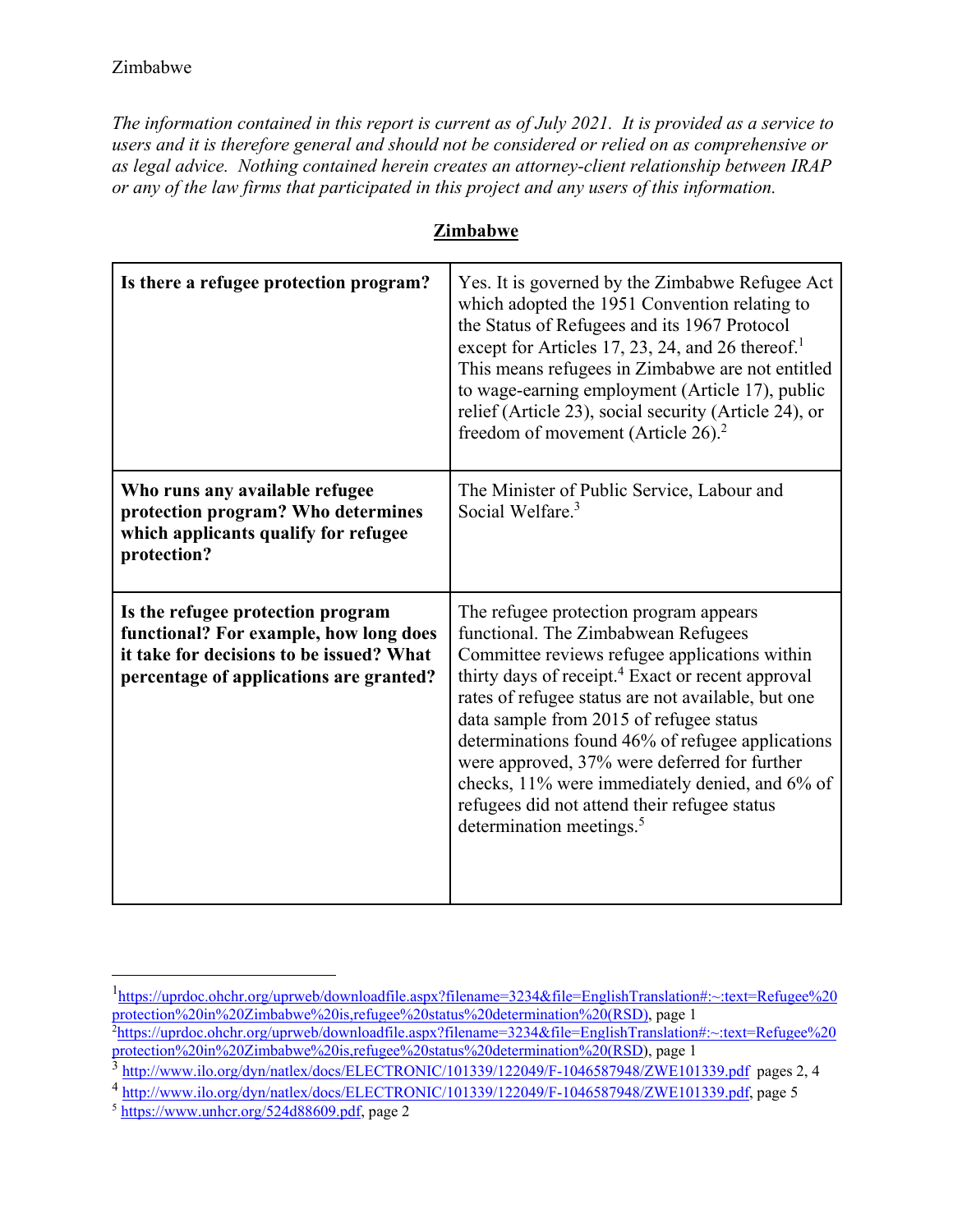| Do refugees have a right to work? A<br>right to education? A right to medical<br>care?       | Refugees generally are not given access to the<br>formal labor market, though some refugees find<br>work informally; exceptions may be made for<br>refugees who run a private business or those in<br>certain professions such as health care<br>professionals. <sup>6</sup> In Tongogara Refugee Camp,<br>where refugees are required to stay, UNHRC has<br>provided some refugees with employment<br>opportunities. <sup>7</sup> Other refugees in the camp have<br>taken to growing food and selling it. <sup>8</sup><br>There are a primary and secondary school in the<br>Tongogara Refugee Camp, but the school is short<br>on staff and supplies and not all children are able<br>to obtain an education. <sup>9</sup> The education is free for<br>children in the Tongogara Refugee Camp. <sup>10</sup> 93%<br>of refugee children attend school. <sup>11</sup><br>There is not a right to medical care for refugees. $^{12}$<br>However, there is a health care clinic in the<br>Tongogara Refugee Camp. <sup>13</sup> While there is no<br>right to medical care, most refugees in the camp<br>are able to obtain access to medical care through<br>the United Nations High Commissioner for<br>Refugees in addition to water, soap, female<br>sanitary materials <sup>14</sup> , and food. <sup>15</sup> |
|----------------------------------------------------------------------------------------------|----------------------------------------------------------------------------------------------------------------------------------------------------------------------------------------------------------------------------------------------------------------------------------------------------------------------------------------------------------------------------------------------------------------------------------------------------------------------------------------------------------------------------------------------------------------------------------------------------------------------------------------------------------------------------------------------------------------------------------------------------------------------------------------------------------------------------------------------------------------------------------------------------------------------------------------------------------------------------------------------------------------------------------------------------------------------------------------------------------------------------------------------------------------------------------------------------------------------------------------------------------------------------------------------------------------------|
| Are those seeking refugee protection<br>free to live freely or forced to reside in<br>camps? | Refugees must live in the Tongogara Refugee<br>Camp, though a small percentage (about 14%) of                                                                                                                                                                                                                                                                                                                                                                                                                                                                                                                                                                                                                                                                                                                                                                                                                                                                                                                                                                                                                                                                                                                                                                                                                        |

<sup>6</sup> https://uprdoc.ohchr.org/uprweb/downloadfile.aspx?filename=3234&file=EnglishTranslation#:~:text=Refugee%20 protection%20in%20Zimbabwe%20is,refugee%20status%20determination%20(RSD), page 7

 $\frac{1}{8}$  https://www.state.gov/reports/2020-country-reports-on-human-rights-practices/zimbabwe/<br> $\frac{1}{8}$  https://www.unhcr.org/en-us/news/stories/2021/3/60586b5c4/better-access-water-improves-lives-refugees-hosts-<br>zimba

 $\frac{\text{http://www.xinhuanet.com/english/2017-04/05/c\_136185071.htm}}{10 \text{ https://core.ac.uk/download/pdf/58915981.pdf}}$ , page 68

 $12 \overline{\text{https://core.ac.uk/download/pdf/58915981.pdf}}$ , page 69

<sup>13</sup>https://documents.wfp.org/stellent/groups/public/documents/ena/wfp278454.pdf?\_ga=2.9996021.1109348963.162 6117173-771480880.1626117173, page 8<br><sup>14</sup> https://reporting.unhcr.org/zimbabwe

 $\frac{15 \text{ https://www.unher.org/5559a9ed9.pdf}}{$  https://www.unhcr.org/5559a9ed9.pdf, page 6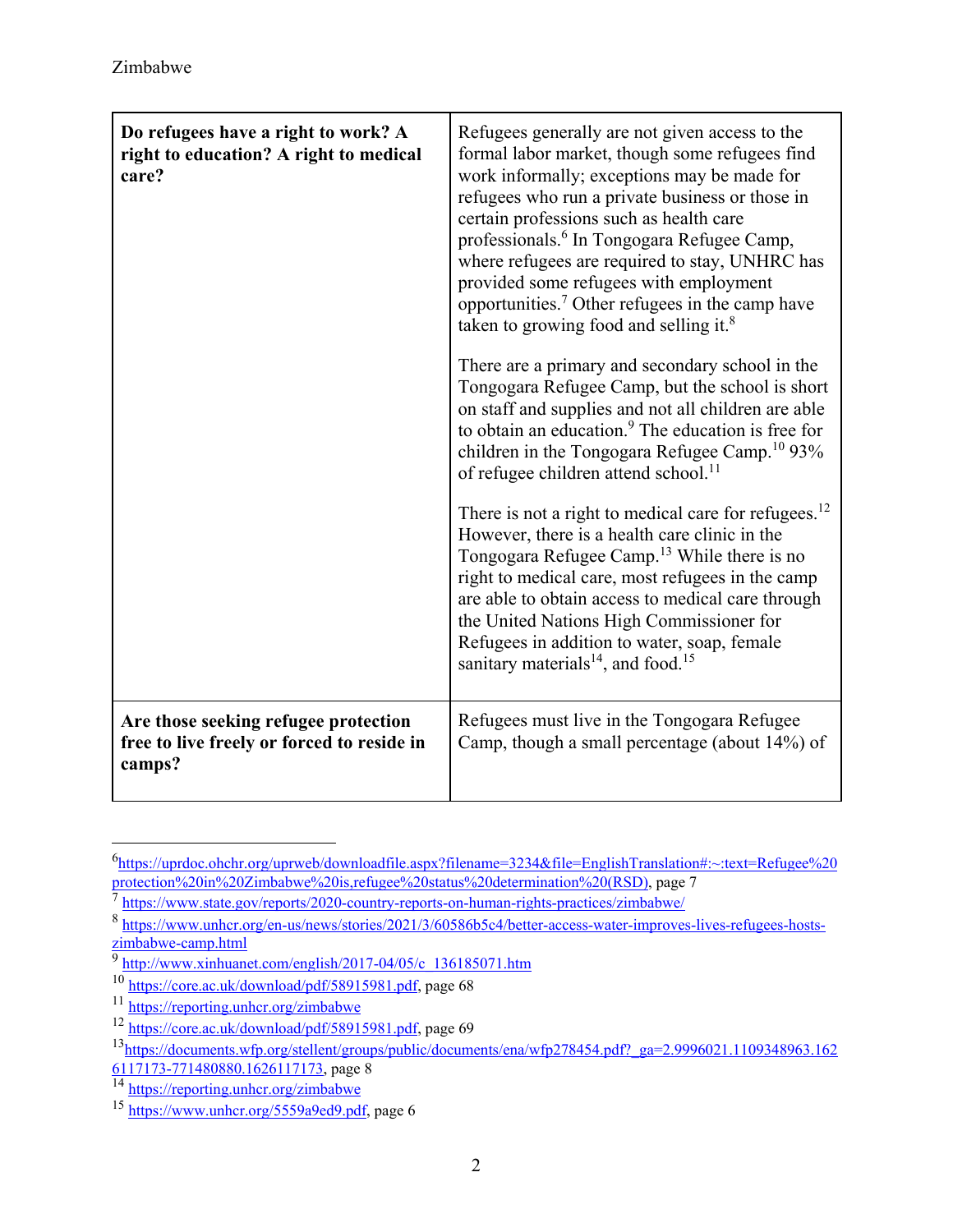|                                                                                                                                                                                                                                                 | refugees and asylum seekers have managed to<br>live outside the camp in cities. <sup>16</sup>                                                                                                                                                                                                                                                                                                                                                                                                                                                                   |
|-------------------------------------------------------------------------------------------------------------------------------------------------------------------------------------------------------------------------------------------------|-----------------------------------------------------------------------------------------------------------------------------------------------------------------------------------------------------------------------------------------------------------------------------------------------------------------------------------------------------------------------------------------------------------------------------------------------------------------------------------------------------------------------------------------------------------------|
| Does a grant of refugee protection result<br>in a pathway to permanent status? In<br>other words, can a refugee eventually<br>become a citizen? Is there another form<br>of legal permanent status available for<br>people with refugee status? | After five years of continuous residence, a person<br>can apply for permanent residence. <sup>17</sup> However,<br>whether refugees qualify for permanent residence<br>is uncertain.<br>After 10 years of continuous and lawful<br>residence, a person can apply for citizenship. <sup>18</sup><br>However, the country's laws conflict with the<br>constitution and allow it to deny citizenship to<br>foreigners. $19$                                                                                                                                        |
| Does the country offer temporary<br>protections available other than refugee<br>status? If so, what are they?                                                                                                                                   | Zimbabwe appears to only offer refugee status.                                                                                                                                                                                                                                                                                                                                                                                                                                                                                                                  |
| What, if any, penalties are there for<br>people without status or people who are<br>denied refugee protection?                                                                                                                                  | If denied refugee status by the Zimbabwean<br>Refugees Committee, the applicant may appeal<br>the decision, and if the decision is denied, then<br>the applicant is allowed a reasonable period, the<br>maximum being three months, to seek admission<br>to a different country. <sup>20</sup> It appears that if a person<br>is denied refugee status by Zimbabwe and does<br>not leave, the person is deported. <sup>21</sup> However,<br>deportation can take a long time, as some<br>refugees have been waiting for deportation for<br>years. <sup>22</sup> |
| What organizations exist in-country<br>that can help displaced people seek<br>available protections? What other<br>organizations in the country may be                                                                                          | Legal Resources Foundation can help provide<br>free legal advice. They are located at their LRF<br>National Office, 16 Oxford Road, Avondale,<br>Harare, and they can be reached at LRF Call                                                                                                                                                                                                                                                                                                                                                                    |

<sup>16</sup>https://uprdoc.ohchr.org/uprweb/downloadfile.aspx?filename=3234&file=EnglishTranslation#:~:text=Refugee%2 0protection%20in%20Zimbabwe%20is,refugee%20status%20determination%20(RSD), page 7<br> $\frac{17 \text{ http://www.zimimmigration.gov.zw/index.php/styles/permannet-residence}}{17 \text{ http://www.zimimmigration.gov.zw/index.php/styles/permannet-residence}}}$ 

<sup>&</sup>lt;sup>18</sup> https://www.constituteproject.org/constitution/Zimbabwe\_2013.pdf, page 27

<sup>19</sup> https://www.amnesty.org/en/latest/news/2021/04/zimbabwe-statelessness-crisis-traps-hundreds-of-thousands-in- $\frac{\text{limbo}}{\text{20} \cdot \text{http://www.ilo.org/dyn/natlex/docs/ELECTRONIC/101339/122049/F-1046587948/ZWE101339.pdf}}$  page 6<br>  $\frac{\text{http://www.ilo.org/dyn/natlex/docs/ELECTRONIC/101339/122049/F-1046587948/ZWE101339.pdf}}{\text{https://postonsunday.co.zw/2020/11/25/810-undocumented-refugees-a-security-risk-for-zimbabwe/}}$